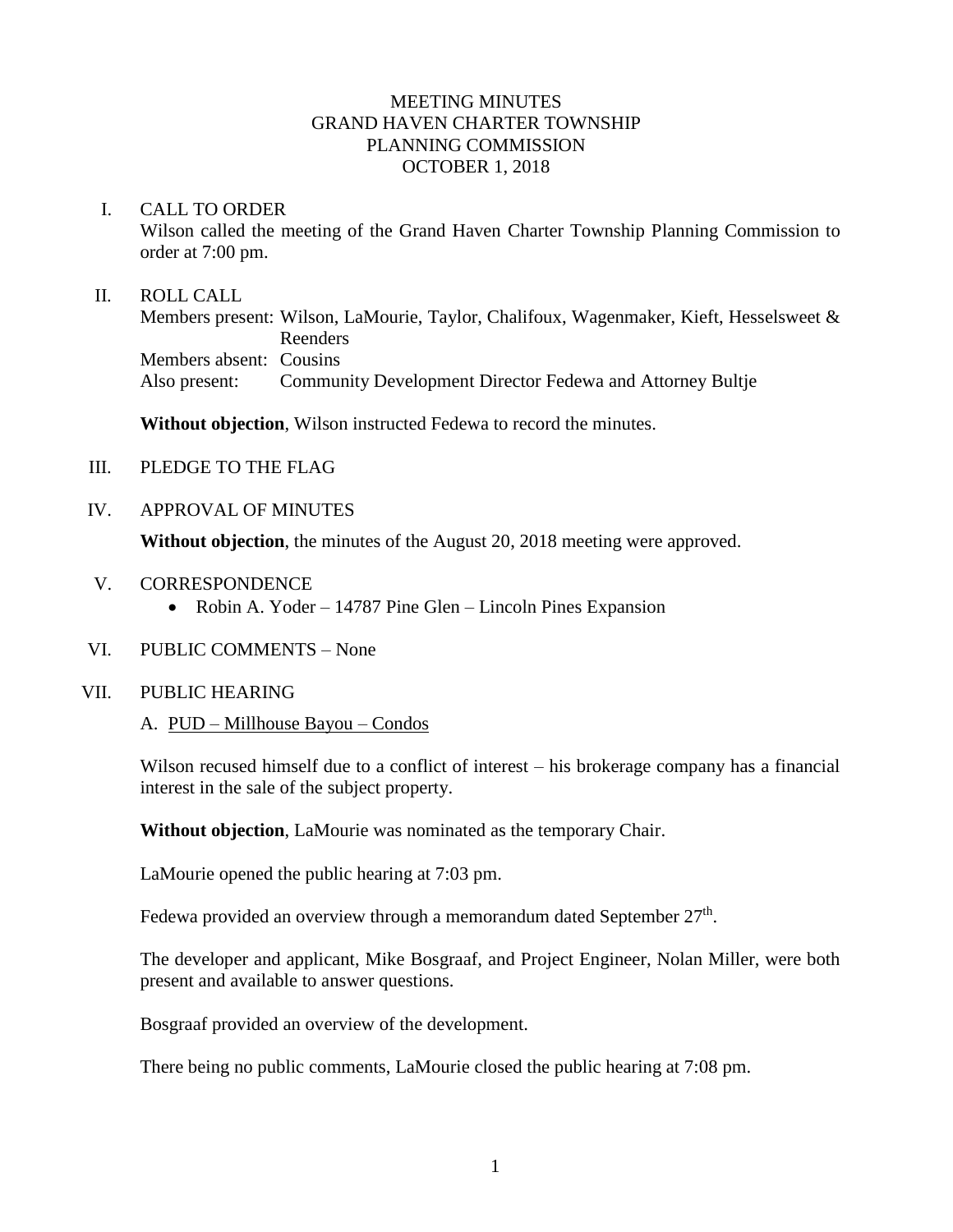# VIII. OLD BUSINESS

# A. PUD – Millhouse Bayou – Condos

The application was discussed by the Commissioners and focused on:

- Questioned the building separation of 16-feet between condos and if that has become consistent enough to warrant an ordinance change.
	- o Project Engineer Miller explained the goal is to provide 20-feet of separation between condos, but are requesting the 16-foot separation to provide flexibility.
- Consensus that the road width should be 26-feet to comply with Ottawa County Road Commission standards.
- Want to ensure the development does not include short term rentals.
	- o Developer Bosgraaf agreed to include a provision in the Master Deed and Bylaws to restrict rentals to a minimum 1-year lease.
- Inquired if the four-unit condo would create a precedence, and if any similar buildings were nearby.
	- o Fedewa explained that each residential PUD stands on its own when it comes to the building types, but the four-unit condo could be referenced by future developers.
	- o Developer Bosgraaf explained the four-unit is only present to comply with the open space requirements.

**Motion** by Kieft, supported by Chalifoux, to recommend the Township Board **conditionally approve** the proposed Millhouse Bayou Condos PUD application to construct 26 attached singlefamily condos located at 14100 152nd Avenue, 15014 Bignell Drive, and Parcel No. 70- 07-01-151-011. This is based on the application meeting the requirements and standards set forth by the Grand Haven Charter Township Zoning Ordinance and Master Plan. The motion is subject to, and incorporates, the following report concerning the Planned Unit Development, including conditions of approval. **Which motion carried unanimously**.

#### REPORT – MILLHOUSE BAYOU CONDOS – PUD

Pursuant to the provisions of the Grand Haven Charter Township (the "Township") Zoning Ordinance (the "Zoning Ordinance"), the following is the report of the Grand Haven Charter Township Planning Commission (the "Planning Commission") concerning an application by Mike Bosgraaf of T Bosgraaf Homes LLC (the "Developer") for approval of a Millhouse Bayou Condos Planned Unit Development (the "Project" or the "PUD").

The Project will consist of single-family attached condominiums. This 9.1-acre Project will consist of eleven two-unit attached condos and one four-unit attached condo. It will also include 3.93-acres of designated open space. The Project as recommended for approval is shown on a final site plan (the "Final Site Plan"),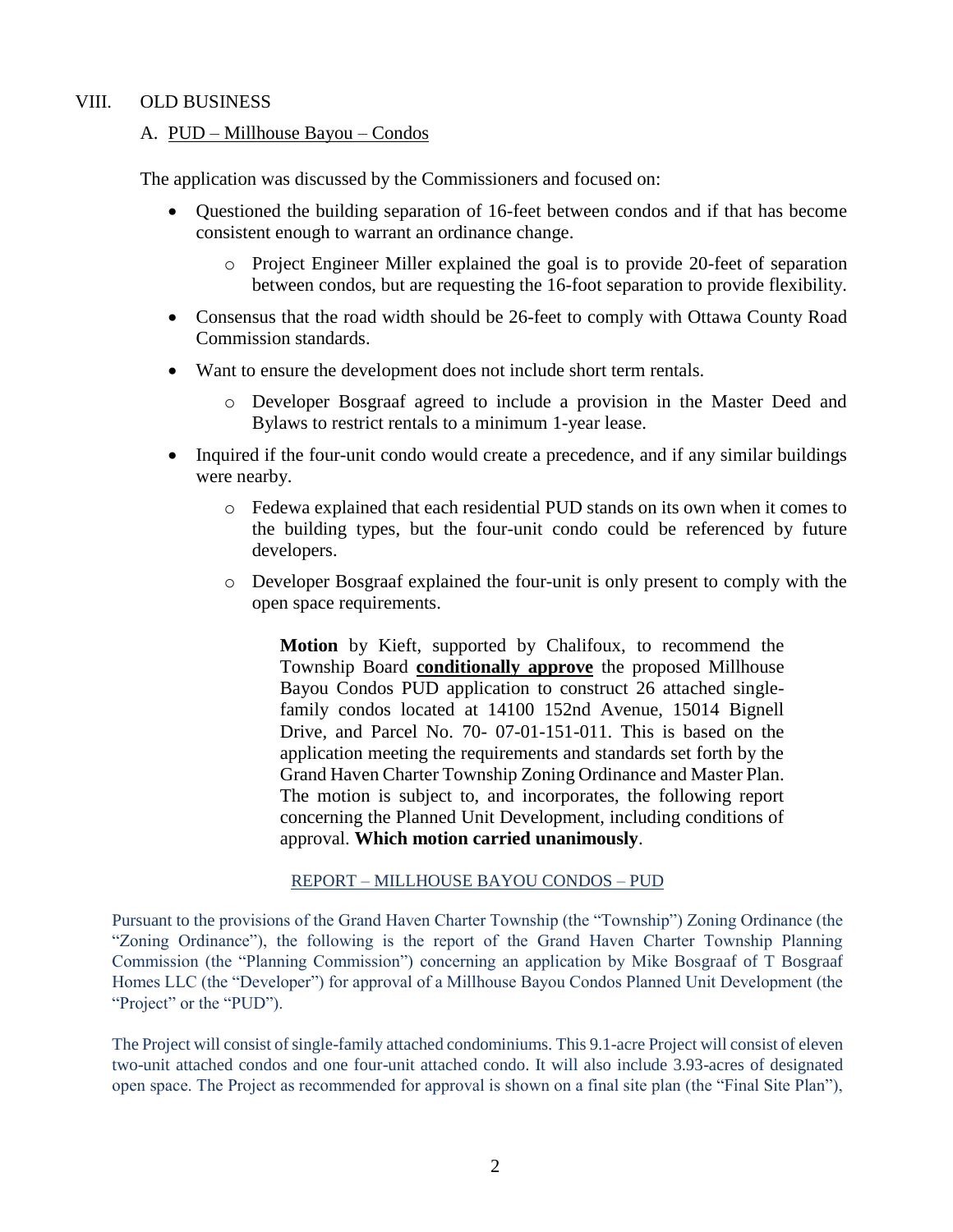last revised 9/21/2018, including landscaping (the "Final Landscape Plan"); collectively referred to as the "Documentation," presently on file with the Township.

The purpose of this report is to state the decision of the Planning Commission concerning the Project, the basis for the Planning Commission's recommendation, and the Planning Commission's decision that the Millhouse Gardens PUD be approved as outlined in this motion. The Developer shall comply with all the Documentation submitted to the Township for this Project. In granting the approval of the proposed PUD application, the Planning Commission makes the following findings pursuant to Section 17.04.3 of the Zoning Ordinance.

- 1. The Project meets the site plan review standards of Section 23.06 of the Zoning Ordinance. Specifically, pursuant to Section 23.06.7, the Planning Commission finds as follows:
	- A. The uses proposed will not adversely affect the public health, safety, or welfare. Uses and structures located on the site take into account topography, size of the property, the uses on adjoining property and the relationship and size of buildings to the site. The site will be developed so as not to impede the normal and orderly development or improvement of surrounding property for uses permitted in this Ordinance.
	- B. Safe, convenient, uncontested, and well defined vehicular and pedestrian circulation is provided for ingress/egress points and within the site. Drives, streets and other circulation routes are designed to promote safe and efficient traffic operations within the site and at ingress/egress points.
	- C. The arrangement of public or private vehicular and pedestrian connections to existing or planned streets in the area are planned to provide a safe and efficient circulation system for traffic within the Township.
	- D. Removal or alterations of significant natural features are restricted to those areas which are reasonably necessary to develop the site in accordance with the requirements of this Ordinance. The Planning Commission has required that landscaping, buffers, and/or greenbelts be preserved and/or provided to ensure that proposed uses will be adequately buffered from one another and from surrounding public and private property.
	- E. Areas of natural drainage such as swales, wetlands, ponds, or swamps are protected and preserved insofar as practical in their natural state to provide areas for natural habitat, preserve drainage patterns and maintain the natural characteristics of the land.
	- F. The site plan provides reasonable visual and sound privacy for all dwelling units located therein and adjacent thereto. Landscaping shall be used, as appropriate, to accomplish these purposes.
	- G. All buildings and groups of buildings are arranged so as to permit necessary emergency vehicle access as requested by the Fire/Rescue Department.
	- H. All streets and driveways are developed in accordance with the OCRC specifications, as appropriate. In addition, an internal sidewalk system has been included along the south side of the private road.
	- I. Appropriate measures have been taken to ensure that removal of surface waters will not adversely affect neighboring properties or the public storm drainage system. Provisions have been made to accommodate stormwater, prevent erosion and the formation of dust.
	- J. Exterior lighting is arranged so that it is deflected away from adjacent properties and so it does not interfere with the vision of motorists along adjacent streets, and consists of sharp cut-off fixtures to reduce light pollution and preserve the rural character of the Township.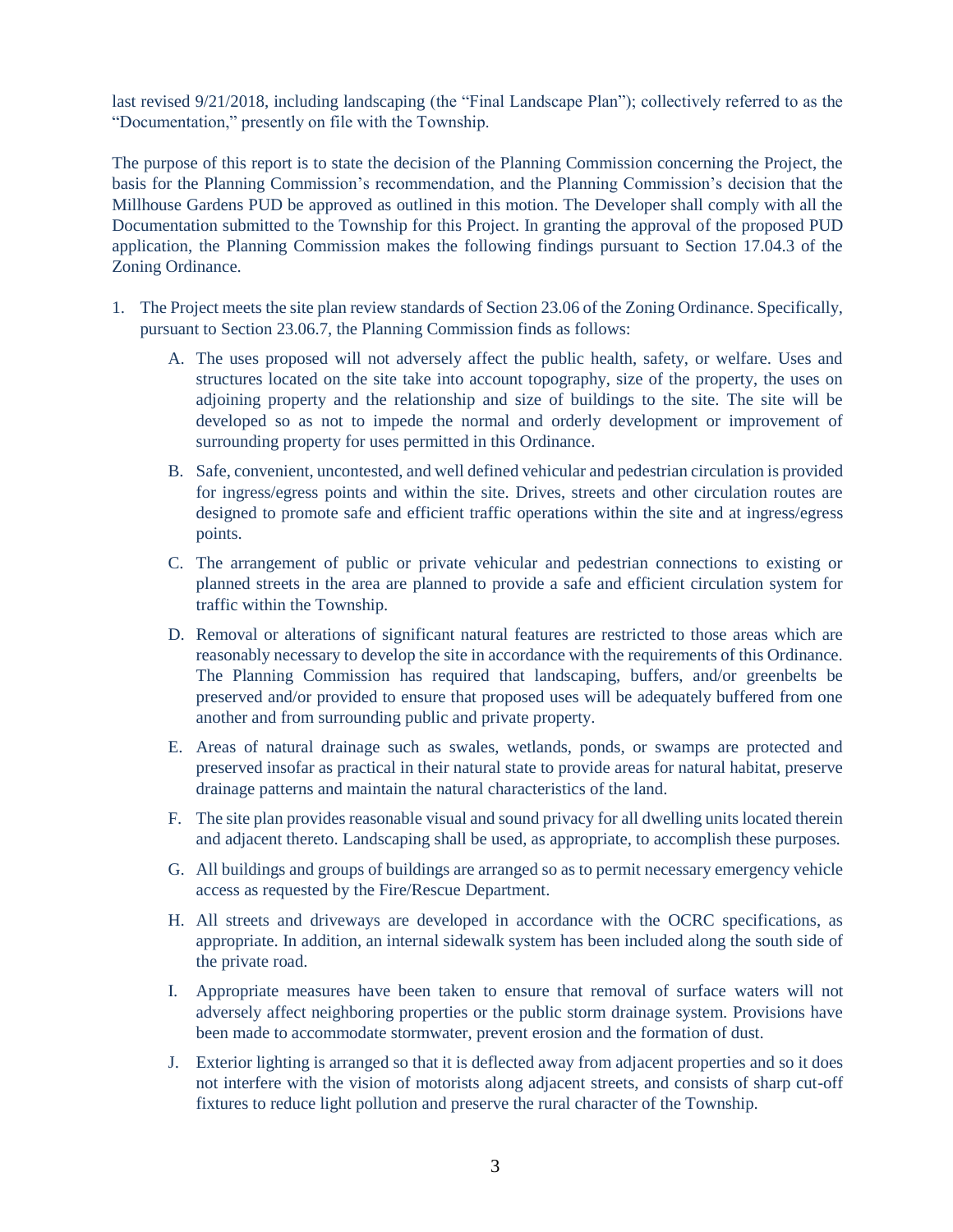- K. All loading and unloading areas and outside storage areas, including areas for the storage of trash, which face or are visible from residential districts or public streets, are screened.
- L. Entrances and exits are provided at appropriate locations so as to maximize the convenience and safety for persons entering or leaving the site.
- M. The Documentation conforms to all applicable requirements of County, State, Federal, and Township statutes and ordinances.
- N. As appropriate, fencing will be required by the Township, and installed by the Developer, around the boundaries of the development if deemed necessary to preventing trespassing or other adverse effects on adjacent lands.
- O. The general purposes and spirit of this Ordinance and the Master Plan of the Township are maintained.
- 2. The Planning Commission finds the Project meets the intent for a PUD, as described in Section 17.01.3 of the Zoning Ordinance. By approving this Project as a PUD, the Township has been able to negotiate various amenities and design characteristics as well as additional restrictions with the Developer, as described in this report, which the Township would not have been able to negotiate if the PUD Chapter of the Zoning Ordinance was not used.
- 3. Section 17.01.5, Section 17.02.1.B.1-4 of the Zoning Ordinance, as well as Section 503 of the Michigan Zoning Enabling Act, allow for departures from Zoning Ordinance requirements; these provisions are intended to result in land use development that is substantially consistent with the goals and objectives of the Township Master Plan and the Zoning Ordinance, and consistent with sound planning principles. The Developer requested two departures. The Planning Commission makes the following findings.
	- A. Section 21.02 allow an 8-foot side yard setback, totaling a 16-foot building separation.
		- i. The Planning Commission finds it acceptable to allow a reduced side yard setback based on past practices of other residential PUDs, particularly those that include condominiums; and based on the preservation of open space.
- 4. The Grand Haven Charter Township Private Roads and Driveways Ordinance provides the standards for private road construction. Section 7 of this Ordinance permits the Township Board of Trustees to grant exceptions when the strict application of the literal terms would impose an undue hardship, or when it results in practical difficulties. However, it is the general purpose of that Ordinance to protect the public health, safety, and welfare, and it is therefore anticipated that such exceptions should be rarely granted. Although the Planning Commission does not have authority over the Ordinance, a recommendation is still being provided to aid in the Township Board of Trustee's decision-making process. In doing so, the Planning Commission makes the following findings:
	- A. Section 4.1 allow 26 premises on a private road with only one entrance.
		- i. The Planning Commission finds it acceptable to allow the additional two premises because the Grand Haven Charter Township Fire/Rescue Department is supportive of the request. Furthermore, Section D107.1 of the 2012 International Fire Code allows up to 30 dwellings utilizing one approved fire apparatus access road (*i.e., one entrance*).
	- B. Section 4.3.C.3 allow a reduced roadway width of 24-feet.
		- i. The Planning Commission does not find this acceptable because the minimum requirements of the Ottawa County Road Commission call for a 26-foot width.
- 5. Compared to what could have been constructed by right, the Project has been designed to accomplish the following objectives from Section 17.01.4 of the Zoning Ordinance.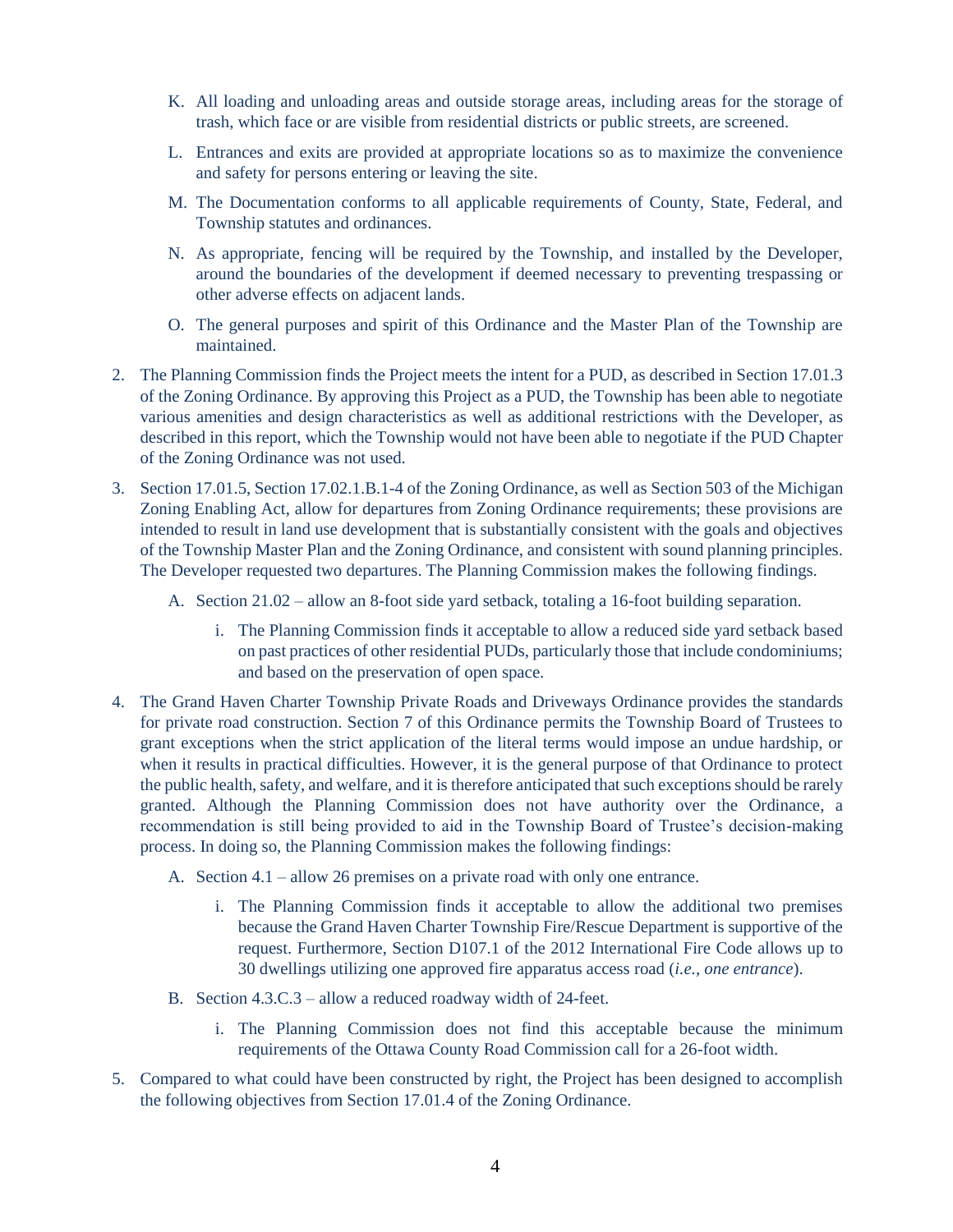- A. The Project will encourage the use of land in accordance with its natural character and adaptability;
- B. The Project will promote the conservation of natural features and resources;
- C. The Project will promote innovation in land use planning and development;
- D. The Project will promote the enhancement of housing for the residents of the Township;
- E. The Project will promote greater compatibility of design and better use between neighboring properties;
- F. The Project will promote more economical and efficient use of the land while providing a harmonious variety of housing choices and community facilities in the form of a clubhouse; and
- G. The Project will promote the preservation of open space.
- 6. The Project meets the following qualification requirements of Section 17.02 of the Zoning Ordinance:
	- A. The Project meets the minimum size of five acres of contiguous land.
	- B. The Project site exhibits significant natural features encompassing more than 25% of the land area of the PUD which will be preserved as a result of the PUD plan. The features include wetland and floodplain.
	- C. The Project site has distinct physical characteristics which makes compliances with the strict requirements of the ordinance impractical.
- 7. The Planning Commission also finds the Project complies with the general PUD Design Considerations of Section 17.05 of the Zoning Ordinance.
	- A. The stormwater management system for the Project and the drainage facilities will properly accommodate stormwater on the site, will prevent runoff to adjacent properties, and are consistent with the Township's groundwater protection strategies.
	- B. The Project will not interfere with or unduly burden the water supply facilities, the sewage collection and disposal systems, or other public services such as school facilities, park and recreation facilities, etc.
	- C. Utility services within the Project shall be underground. This includes but is not limited to electricity, gas lines, telephone, cable television, public water and sanitary sewer.
	- D. The internal road system in the Project is designed to limit destruction of existing natural vegetation and to decrease the possibility of erosion.
	- E. Vehicular circulation, traffic and parking areas have been planned and located to minimize effects on occupants and users of the Project and to minimize hazards to adjacent properties and roadways.
	- F. Parking requirements for each use have been determined to be in accordance with Chapter 24 (Parking, Loading Space, and Signs).
	- G. Street lighting will be installed in the same manner as required under the Township's Subdivision Control Ordinance.
	- H. Buildings in the Project have been sited to protect natural resources. Natural features such as natural grade, trees, vegetation, water bodies and others have been incorporated into the Documentation.
	- I. Landscaping, natural features, open space and other site amenities have been located in the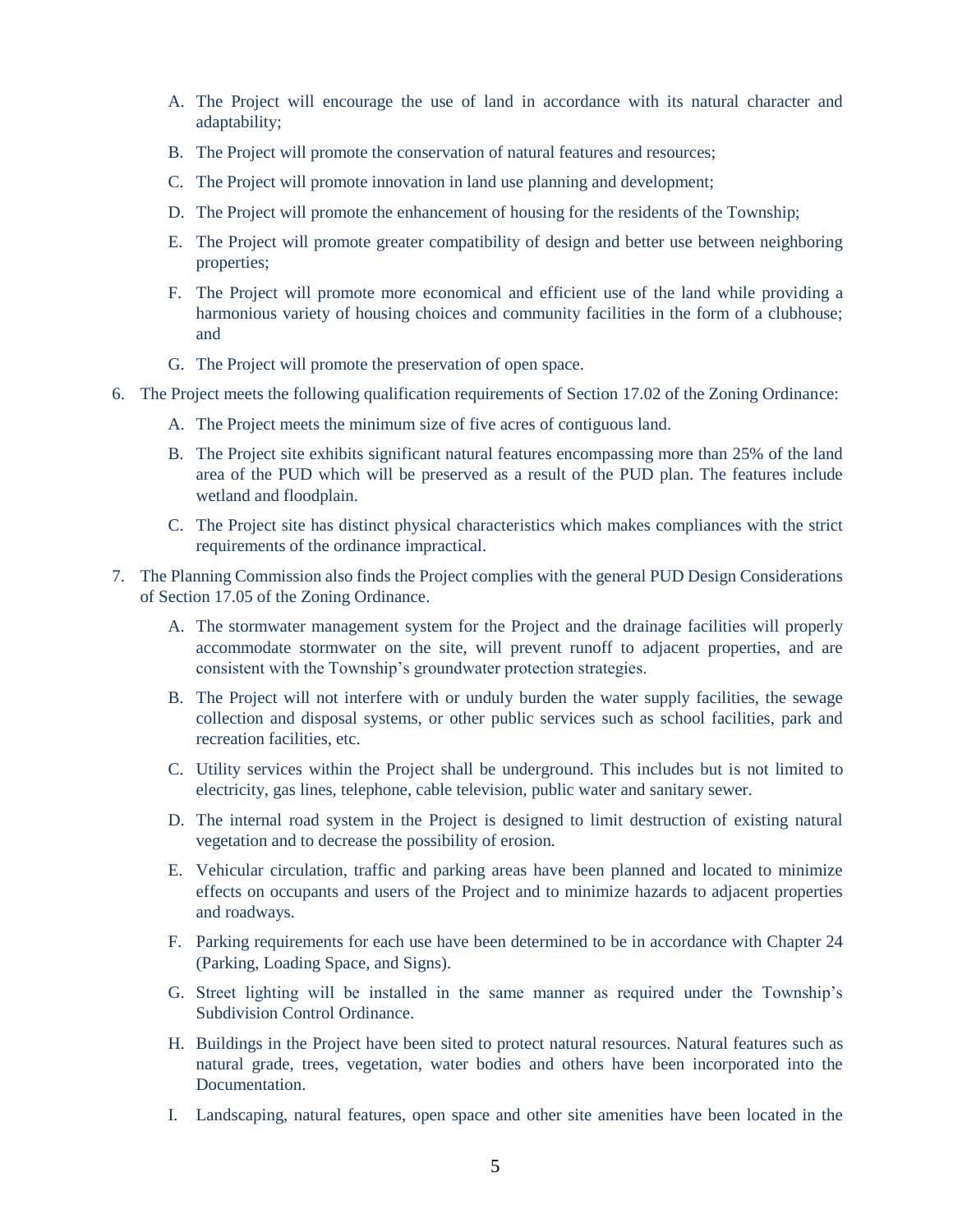Project to be convenient for occupants of, and visitors to, the PUD.

- J. The Project is reasonably compatible with the natural environment of the site and the adjacent premises.
- K. The Project will not unduly interfere with the provision of adequate light or air, nor will it overcrowd land or cause an unreasonably severe concentration of population.
- L. Exterior lighting within the Project complies with Chapter 20A for an LZ 3 zone.
- M. Outside storage of materials shall be screened from view.
- N. Signage is compliant with Section 24.13 of the Zoning Ordinance.
- O. The Project will not have a substantially detrimental effect upon or substantially impair the value of neighborhood property, as long as all of the standards and conditions of this approval of the Project are satisfied.
- P. The Project is in compliance with all applicable Federal, State, County, and local laws and regulations. Any other permits for development that may be required by other agencies shall be available to the Township Board before construction is commenced.
- Q. The Project satisfies the minimum open space of 20 percent required by the Zoning Ordinance.
- R. The open space in the Project is large enough and properly dimensioned to contribute to the purpose and objectives of the PUD.
- S. The open space in the Project consists of contiguous land area which is restricted to nondevelopment uses.
- T. The open space in the Project will remain under common ownership or control.
- U. The open space in the Project is set aside by means of conveyance that satisfies the requirements of Section 17.05.5.G of the Zoning Ordinance.
- V. The Project is consistent with the goals and objectives of the Master Land Use Plan. Specifically, it is consistent with the Master Plan designation of the property in question.
- 8. The Planning Commission finds that the Project complies with the uses permitted for a residential planned unit development, as described in Section 17.07.1.C of the Zoning Ordinance—Multiple Family Dwellings.
- 9. The Planning Commission also finds the Project shall comply with the below additional conditions as well.
	- A. Master Deed and Bylaws shall include a provision that restricts rentals to a minimum term of 1-year.
	- B. Developer shall strive for a 20-foot building separation for all condos, but are permitted a reduced separation of 16-feet to allow flexibility.
	- C. All dwellings shall be constructed a minimum of 3-feet above the Base Flood Elevation as determined by the FEMA NFIP Map with a 12/16/2011 effective date.
	- D. The Condominium Master Deed, Bylaws, and Exhibit B documents must be submitted to the Township for review and approval prior to obtaining a building permit.
	- E. The open space must be set aside by means of conveyance that satisfies the requirements of Section 17.05.5.G of the Zoning Ordinance. Said conveyance shall be submitted to the Township for review and approval prior to obtaining an occupancy permit.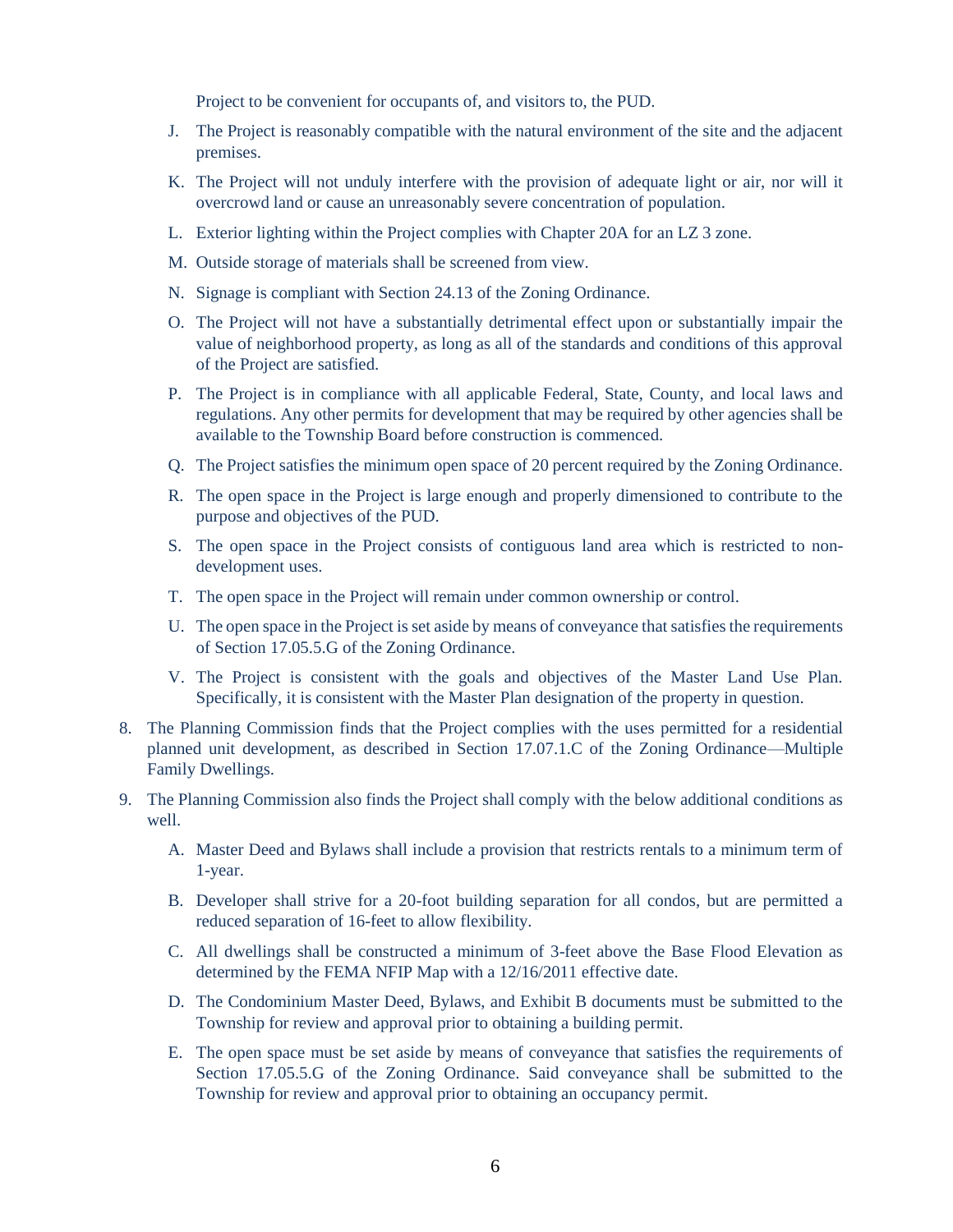- F. Must obtain permits from all applicable agencies including, the Ottawa County Road Commission and Ottawa County Water Resources Commissioner. Permits shall be obtained before building permits are issued.
- G. The Developer shall enter into a PUD Contract with the Township, which will be drafted by the Township Attorney and executed by the Township Board prior to receiving an occupancy permit.
- H. This approval is also conditioned upon the Developer meeting all applicable Federal, State, County, and Township laws, rules, and ordinances.
- I. The Developer shall comply with all the requirements of the Documentation, specifically including all the notes contained thereon, and all the representations made in the written submissions by the Developer to the Township for consideration of the Project.
- J. In the event of a conflict between the Documentation and these conditions, these conditions shall control.

# IX. PUBLIC HEARING

#### B. PUD – Lincoln Pines – Expansion

Wilson rejoined the Planning Commission.

Wilson opened the public hearing at 7:21 pm.

Fedewa provided an overview through a memorandum dated September 27<sup>th</sup>.

The developer, Mike McGraw, was present and available to answer questions.

- Density is actually reduced with the new expansion.
- Beautiful wooded site, wants to keep natural.
- Expects the new land to provide premium lots.
- Requesting to continue the 8-foot side yard setbacks. Typical setback requirement in other Michigan communities is 10% of the lot size, and this development includes 80 foot lots.

Dale Wiebenga - 12987 144<sup>th</sup> Avenue

- Lives adjacent to the proposed expansion. House is approximately 60-feet from the shared driveway.
- Wants to save as many trees as possible for screening.

Jon Thompson – 12993  $144<sup>th</sup>$  Avenue

- Lives adjacent to the proposed expansion. Has accessory building approximately 15 feet from the lot line.
- Wants to save as many trees as possible for screening.
- Inquired if developer could adjust the road for the expansion to provide more separation between the lots and his property.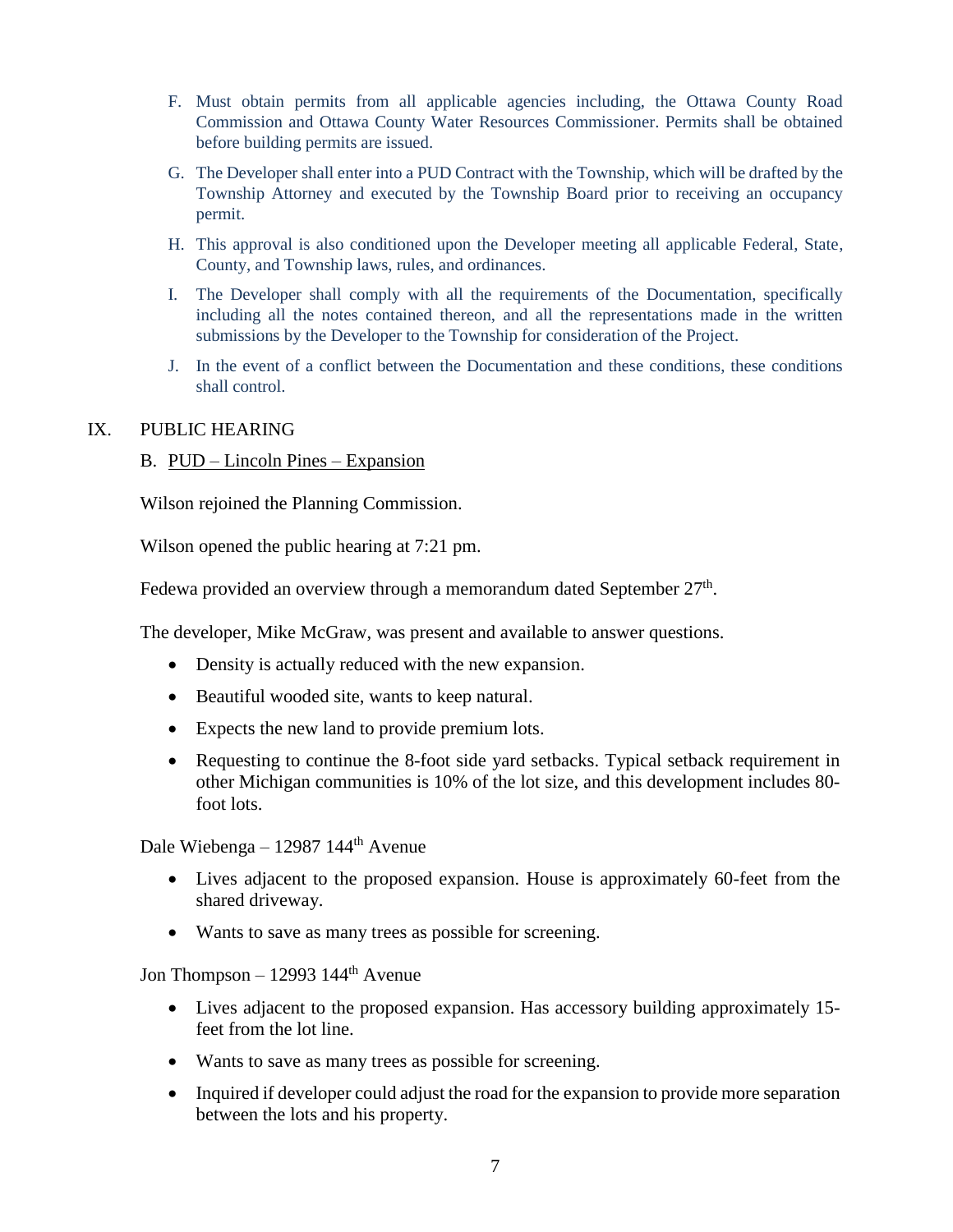• Questioned what the developer will do with the overhead electrical lines.

Sue Thompson – 12993  $144<sup>th</sup>$  Avenue

• There are large mature trees in the expansion area that should be saved.

There being no further public comments, Wilson closed the public hearing at 7:33 pm

# X. OLD BUSINESS

# B. PUD – Lincoln Pines – Expansion

The application was discussed by the Commissioners and focused on:

- A lengthy discussion ensued regarding tree preservation, screening, no-cut buffers, etc.
	- o Fedewa provided several examples of how this concern could be addressed.
	- o Some Commissioners wanted tree preservation, no-cut buffers, administrative review of screening before each dwelling is constructed along the north boundary line. Gaps would be filled-in with a shade-tolerant evergreen such as hemlocks.
	- o Some Commissioners do not want to add tree preservation requirements because it reduces the flexibility for future buyers. Do not want to place too many encumbrances on the property.
	- o Developer McGraw supports the no-cut buffers, but not tree preservation or administrative review of screening.
- Consensus that the road width should be 26-feet to comply with Ottawa County Road Commission standards.

**Motion** by Reenders, supported by Wagenmaker, to recommend the Township Board **conditionally approve** the proposed Lincoln Pines PUD expansion to construct a total of 114 platted subdivision lots and 48 condominium units, which would now include Parcel No. 70-07-12-400- 007. This is based on the application meeting the requirements and standards set forth by the Grand Haven Charter Township Zoning Ordinance and Master Plan. The motion is subject to, and incorporates, the following report concerning the Planned Unit Development, including two additional conditions of approval—10-foot no-cut buffer along north and south boundary lines; and a 20-foot no-cut buffer along the northern edge of the retention basin. **Which motion failed**, as indicated by the following roll call vote:

Ayes: Wagenmaker, Hesselsweet, Wilson, Reenders Nayes: Taylor, Kieft, Chalifoux, LaMourie

**Motion** by Taylor, supported by Reenders, to recommend the Township Board **conditionally approve** the proposed Lincoln Pines PUD expansion to construct a total of 114 platted subdivision lots and 48 condominium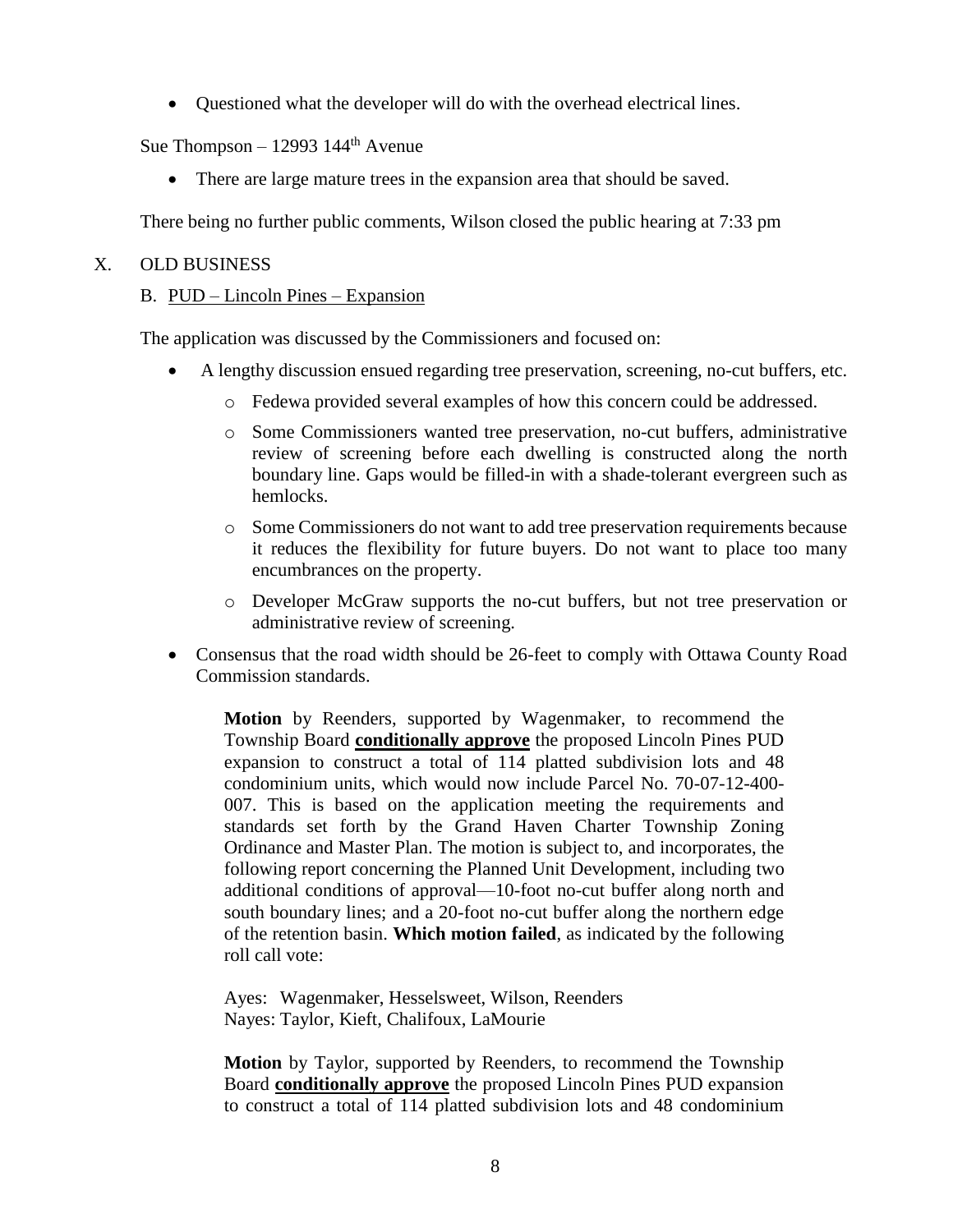units, which would now include Parcel No. 70-07-12-400-007. This is based on the application meeting the requirements and standards set forth by the Grand Haven Charter Township Zoning Ordinance and Master Plan. The motion is subject to, and incorporates, the following report concerning the Planned Unit Development, including one additional condition of approval—a 20-foot no-cut buffer along the northern edge of the retention basin. **Which motion failed**, as indicated by the following roll call vote:

Ayes: Wagenmaker, Taylor, Wilson, Reenders Nayes: Hesselsweet, Kieft, Chalifoux, LaMourie

Commissioners questioned the results of this motion, and it was discovered there was a miscommunication regarding the 10-foot no-cut buffer. When this matter was resolved another motion was made.

> **Motion** by Reenders, supported by Wagenmaker, to reconsider the first motion. **Which motion passed by a 5-3 majority**, as indicated by the following roll call vote:

Ayes: Wagenmaker, Taylor, Hesselsweet, Wilson, Reenders Nayes: Kieft, Chalifoux, LaMourie

Commissioners who voted against the application indicated they would have been supportive if an administrative review of the screening was conducted prior to each house being built.

#### REPORT – LINCOLN PINES – PUD EXPANSION

Pursuant to the provisions of the Grand Haven Charter Township (the "Township") Zoning Ordinance (the "Zoning Ordinance"), the following is the report of the Grand Haven Charter Township Planning Commission (the "Planning Commission") concerning an application by Signature Land Development Corporation (the "Developer") for approval of the Lincoln Pines Planned Unit Development expansion (the "Project" or the "PUD").

The Project will consist of the existing 38 platted lots in phase 1, and in phases 2 and 3 will have an additional 76 platted lots and 48 condominium units. The Project as recommended for approval is shown on a final site plan (the "Final Site Plan"), last revised 8/20/2018 and is referred to as the "Documentation," presently on file with the Township.

The purpose of this report is to state the decision of the Planning Commission concerning the Project, the basis for the Planning Commission's recommendation, and the Planning Commission's decision that the amended Lincoln Pines PUD be approved as outlined in this motion. The Developer shall comply with all of the Documentation submitted to the Township for this Project. In granting the approval of the proposed PUD application, the Planning Commission makes the following findings pursuant to Section 17.04.3 of the Zoning Ordinance.

- 1. The Project meets the site plan review standards of Section 23.06 of the Zoning Ordinance. Specifically, pursuant to Section 23.06.7, the Planning Commission finds as follows:
	- A. The uses proposed will not adversely affect the public health, safety, or welfare. Uses and structures located on the site take into account topography, size of the property, the uses on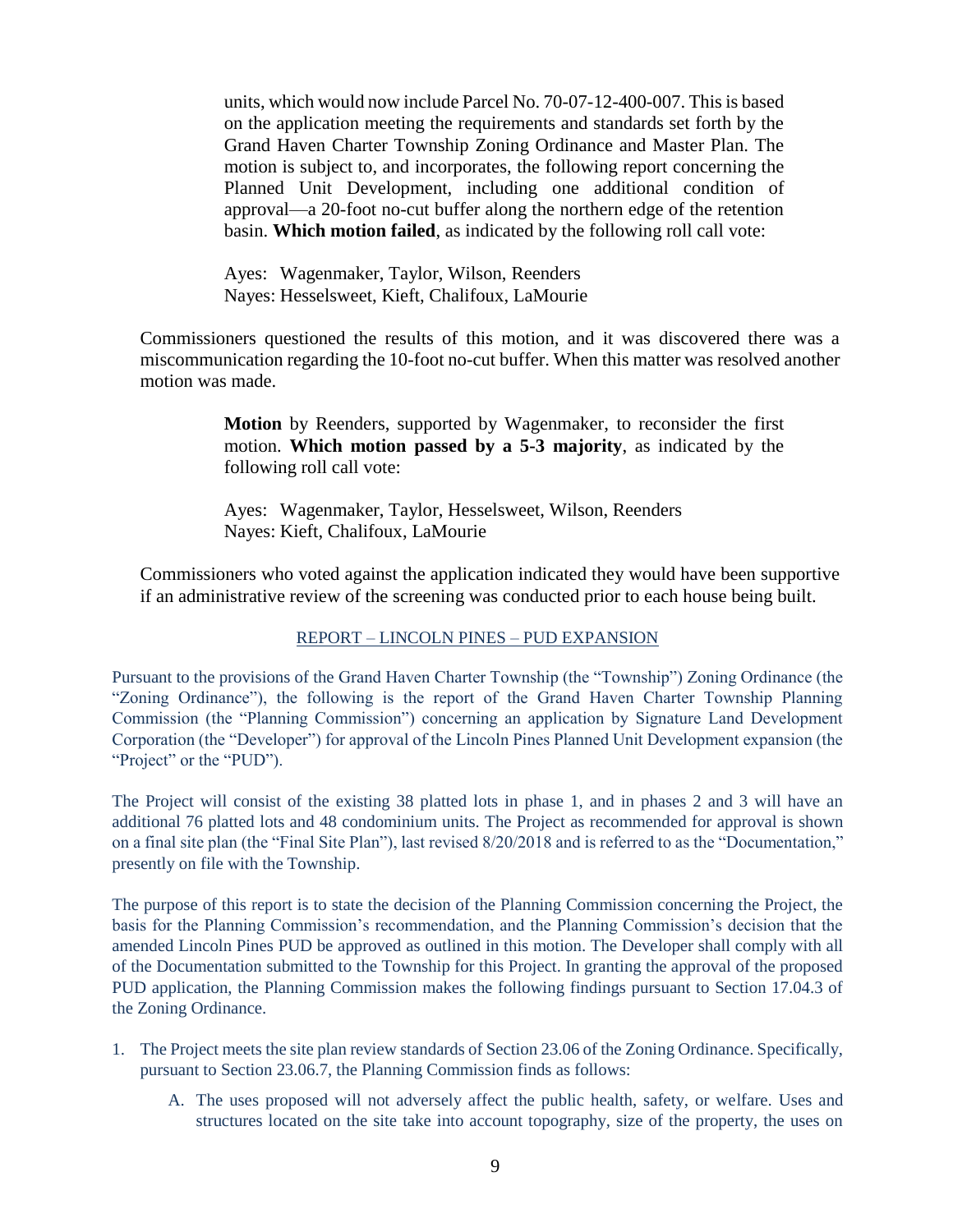adjoining property and the relationship and size of buildings to the site. The site will be developed so as not to impede the normal and orderly development or improvement of surrounding property for uses permitted in this Ordinance.

- B. Safe, convenient, uncontested, and well defined vehicular and pedestrian circulation is provided for ingress/egress points and within the site. Drives, streets and other circulation routes are designed to promote safe and efficient traffic operations within the site and at ingress/egress points.
- C. The arrangement of public or private vehicular and pedestrian connections to existing or planned streets in the area are planned to provide a safe and efficient circulation system for traffic within the Township.
- D. Removal or alterations of significant natural features are restricted to those areas which are reasonably necessary to develop the site in accordance with the requirements of this Ordinance. The Planning Commission has required that landscaping, buffers, and/or greenbelts be preserved and/or provided to ensure that proposed uses will be adequately buffered from one another and from surrounding public and private property.
- E. Areas of natural drainage such as swales, wetlands, ponds, or swamps are protected and preserved insofar as practical in their natural state to provide areas for natural habitat, preserve drainage patterns and maintain the natural characteristics of the land.
- F. The site plan provides reasonable visual and sound privacy for all dwelling units located therein and adjacent thereto. Landscaping shall be used, as appropriate, to accomplish these purposes.
- G. All buildings and groups of buildings are arranged so as to permit necessary emergency vehicle access as requested by the Fire/Rescue Department.
- H. All streets and driveways are developed in accordance with the OCRC specifications, as appropriate.
- I. Appropriate measures have been taken to ensure that removal of surface waters will not adversely affect neighboring properties or the public storm drainage system. Provisions have been made to accommodate stormwater, prevent erosion and the formation of dust.
- J. Exterior lighting is arranged so that it is deflected away from adjacent properties and so it does not interfere with the vision of motorists along adjacent streets, and consists of sharp cut-off fixtures to reduce light pollution and preserve the rural character of the Township.
- K. All loading and unloading areas and outside storage areas, including areas for the storage of trash, which face or are visible from residential districts or public streets, are screened.
- L. Entrances and exits are provided at appropriate locations so as to maximize the convenience and safety for persons entering or leaving the site.
- M. The Documentation conforms to all applicable requirements of County, State, Federal, and Township statutes and ordinances.
- N. As appropriate, fencing will be required by the Township, and installed by the Developer, around the boundaries of the development if deemed necessary to preventing trespassing or other adverse effects on adjacent lands.
- O. The general purposes and spirit of this Ordinance and the Master Plan of the Township are maintained.
- 2. The Planning Commission finds the Project meets the intent for a PUD, as described in Section 17.01.3 of the Zoning Ordinance. By approving this Project as a PUD, the Township has been able to negotiate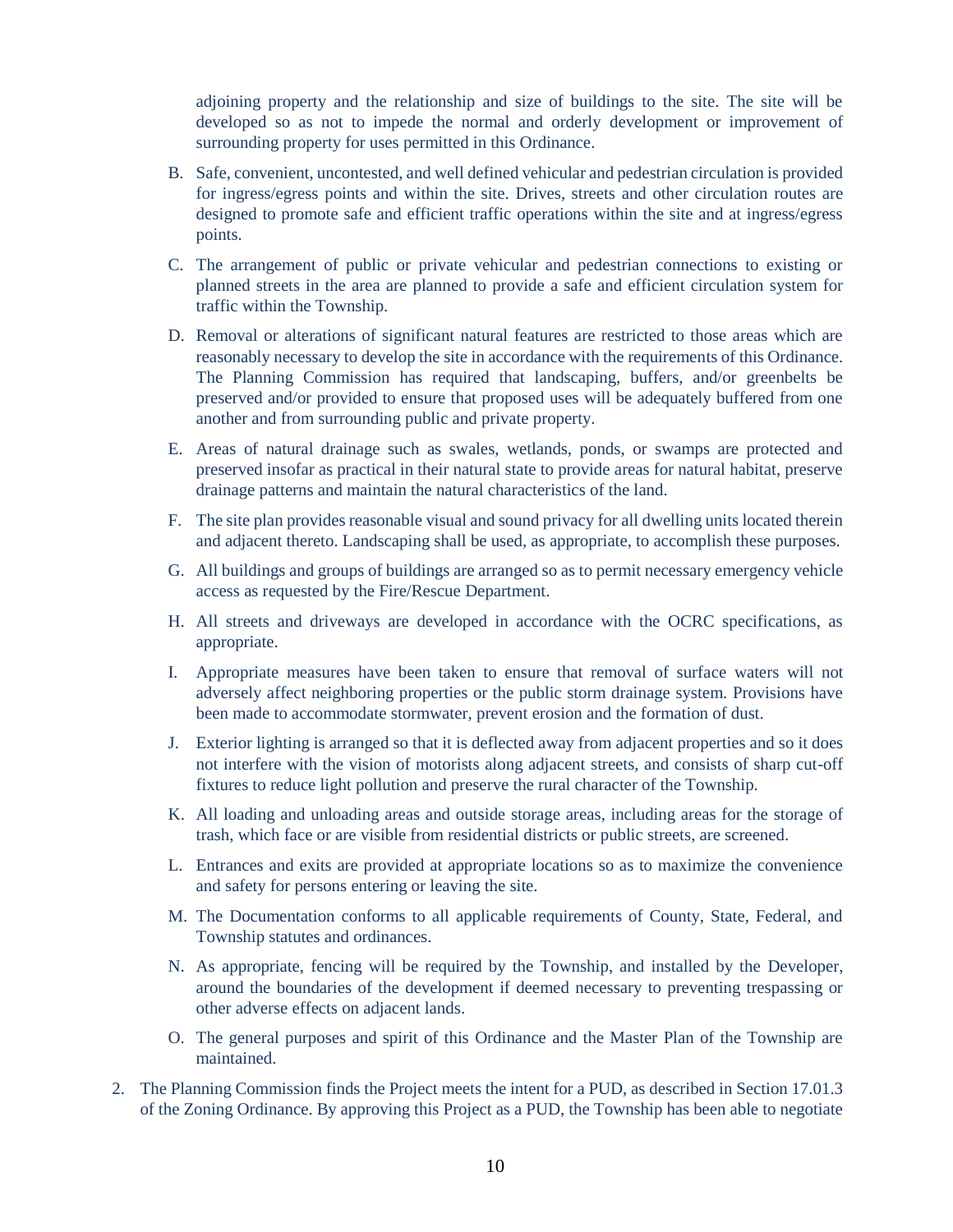various amenities and design characteristics as well as additional restrictions with the Developer, as described in this report, which the Township would not have been able to negotiate if the PUD Chapter of the Zoning Ordinance was not used.

- 3. Section 17.01.5, Section 17.02.1.B.1-4 of the Zoning Ordinance, as well as Section 503 of the Michigan Zoning Enabling Act, allow for departures from Zoning Ordinance requirements; these provisions are intended to result in land use development that is substantially consistent with the goals and objectives of the Township Master Plan and the Zoning Ordinance, and consistent with sound planning principles. The Developer requested two departures. The Planning Commission makes the following findings.
	- A. Section 21.02 allow an 8-foot side yard setback, totaling a 16-foot building separation.
		- i. The Planning Commission finds it acceptable to allow a reduced side yard setback based on past practices of other residential PUDs, particularly those that include condominiums; and based on the preservation of open space.
- 4. The Grand Haven Charter Township Private Roads and Driveways Ordinance provides the standards for private road construction. Section 7 of this Ordinance permits the Township Board of Trustees to grant exceptions when the strict application of the literal terms would impose an undue hardship, or when it results in practical difficulties. However, it is the general purpose of that Ordinance to protect the public health, safety, and welfare, and it is therefore anticipated that such exceptions should be rarely granted. Although the Planning Commission does not have authority over the Ordinance, a recommendation is still being provided to aid in the Township Board of Trustee's decision-making process. In doing so, the Planning Commission makes the following findings:
	- A. Section 4.3.C.3 allow a reduced roadway width of 24-feet.
		- i. The Planning Commission does not find this acceptable because the minimum requirements of the Ottawa County Road Commission call for a 26-foot width.
- 5. Compared to what could have been constructed by right, the Project has been designed to accomplish the following objectives from Section 17.01.4 of the Zoning Ordinance.
	- A. The Project will encourage the use of land in accordance with its natural character and adaptability;
	- B. The Project will promote the conservation of natural features and resources;
	- C. The Project will promote innovation in land use planning and development;
	- D. The Project will promote the enhancement of housing for the residents of the Township;
	- E. The Project will promote greater compatibility of design and better use between neighboring properties;
	- F. The Project will promote more economical and efficient use of the land while providing a harmonious variety of housing choices; and
	- G. The Project will promote the preservation of open space.
- 6. The Project meets the following qualification requirements of Section 17.02 of the Zoning Ordinance:
	- A. The Project meets the minimum size of five acres of contiguous land.
	- B. The Project contains two separate and distinct residential uses—single family, and attached condominiums.
	- C. The Project site has distinct physical characteristics which makes compliances with the strict requirements of the ordinance impractical.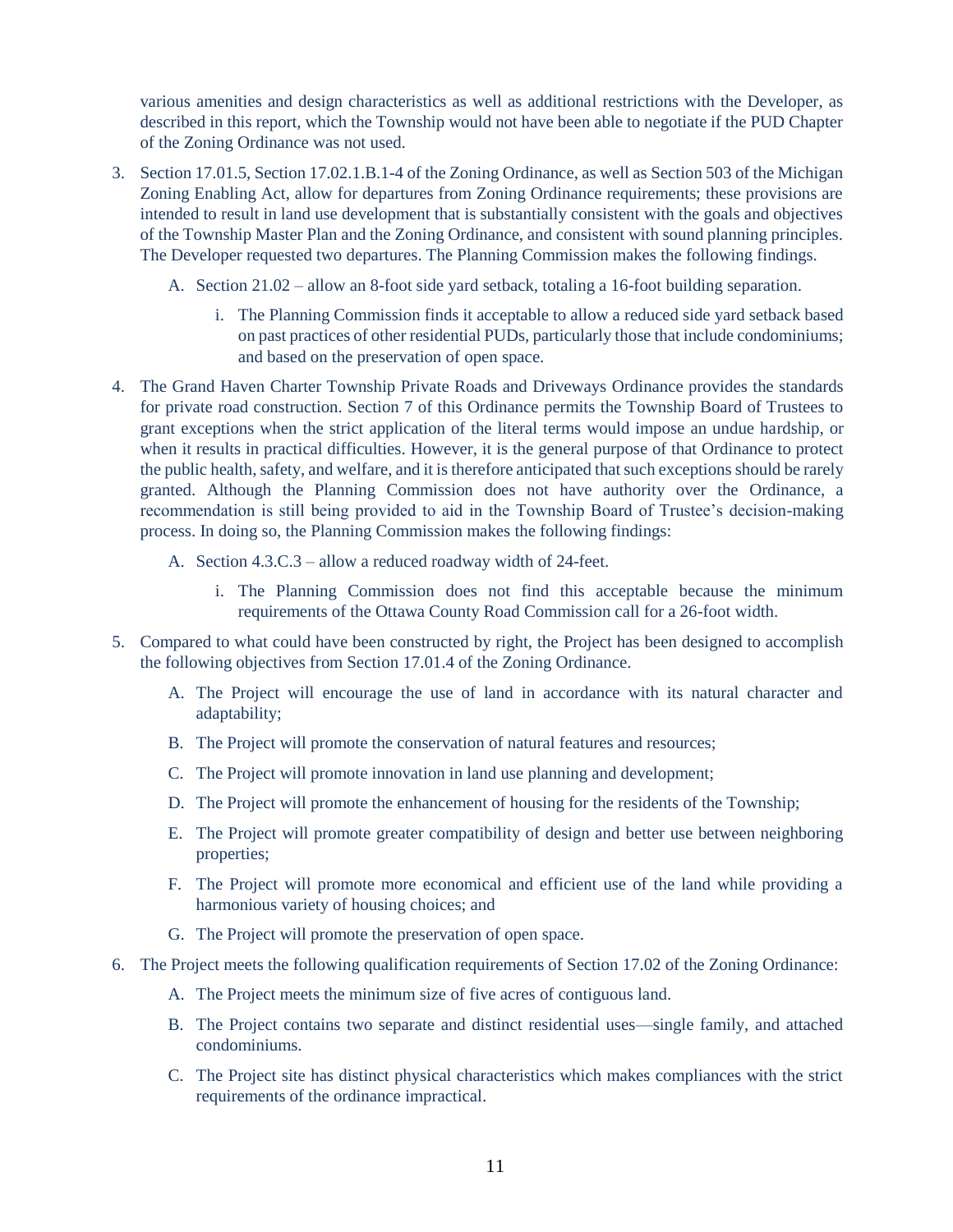- D. The PUD design includes innovative development concepts that substantially forward the Intent and Objectives of Section 17.01, and permits an improved layout of land uses that could not otherwise be achieved under normal zoning.
- 7. The Planning Commission also finds the Project complies with the general PUD Design Considerations of Section 17.05 of the Zoning Ordinance.
	- A. The stormwater management system for the Project and the drainage facilities will properly accommodate stormwater on the site, will prevent runoff to adjacent properties, and are consistent with the Township's groundwater protection strategies.
	- B. The Project will not interfere with or unduly burden the water supply facilities, the sewage collection and disposal systems, or other public services such as school facilities, park and recreation facilities, etc.
	- C. Utility services within the Project shall be underground. This includes but is not limited to electricity, gas lines, telephone, cable television, public water and sanitary sewer.
	- D. The internal road system in the Project is designed to limit destruction of existing natural vegetation and to decrease the possibility of erosion.
	- E. Vehicular circulation, traffic and parking areas have been planned and located to minimize effects on occupants and users of the Project and to minimize hazards to adjacent properties and roadways.
	- F. Parking requirements for each use have been determined to be in accordance with Chapter 24 (Parking, Loading Space, and Signs).
	- G. Street lighting will be installed in the same manner as required under the Township's Subdivision Control Ordinance.
	- H. Buildings in the Project have been sited to protect natural resources. Natural features such as natural grade, trees, vegetation, water bodies and others have been incorporated into the Documentation.
	- I. Landscaping, natural features, open space and other site amenities have been located in the Project to be convenient for occupants of, and visitors to, the PUD.
	- J. The Project is reasonably compatible with the natural environment of the site and the adjacent premises.
	- K. The Project will not unduly interfere with the provision of adequate light or air, nor will it overcrowd land or cause an unreasonably severe concentration of population.
	- L. Exterior lighting within the Project complies with Chapter 20A for an LZ 3 zone.
	- M. Outside storage of materials shall be screened from view.
	- N. Signage is compliant with Section 24.13 of the Zoning Ordinance.
	- O. The Project will not have a substantially detrimental effect upon or substantially impair the value of neighborhood property, as long as all of the standards and conditions of this approval of the Project are satisfied.
	- P. The Project is in compliance with all applicable Federal, State, County, and local laws and regulations. Any other permits for development that may be required by other agencies shall be available to the Township Board before construction is commenced.
	- Q. The Project satisfies the minimum open space of 20-percent required by the Zoning Ordinance.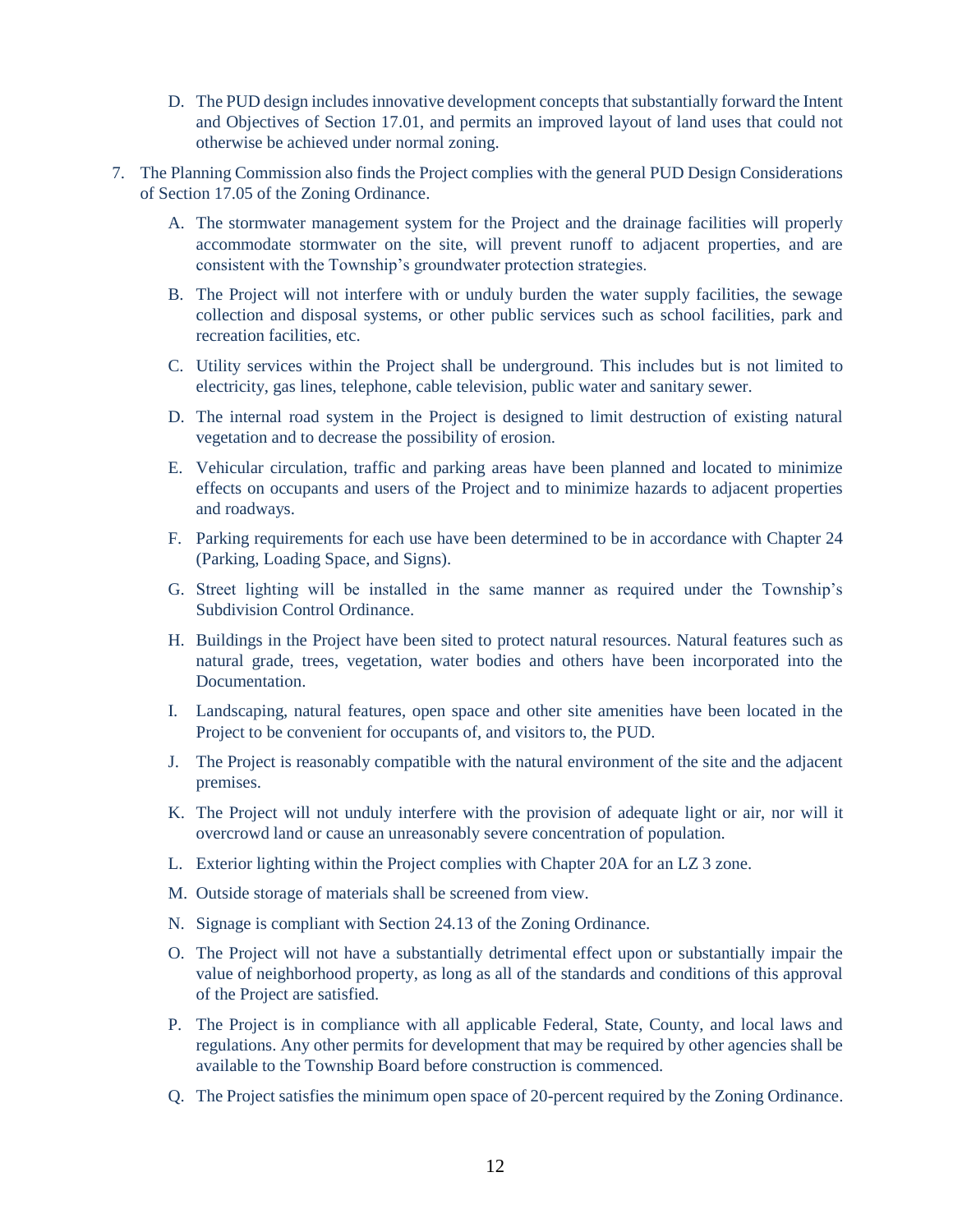- R. The open space in the Project is large enough and properly dimensioned to contribute to the purpose and objectives of the PUD.
- S. The open space in the Project consists of contiguous land area which is restricted to nondevelopment uses.
- T. The open space in the Project will remain under common ownership or control.
- U. The Open space in the Project is set aside by means of conveyance that satisfies the requirements of Section 17.05.5.G of the Zoning Ordinance.
- V. The Project is consistent with the goals and objectives of the Master Land Use Plan. Specifically, it is consistent with the Master Plan designation of the property in question.
- 8. The Planning Commission finds that the Project complies with the uses permitted for a residential planned unit development, as described in Sections 17.07.1.A and 17.07.1.C of the Zoning Ordinance—Single Family Dwellings and Multiple Family Dwellings.
- 9. The Planning Commission also finds the Project shall comply with the below additional conditions as well.
	- A. The open space must be set aside by means of conveyance that satisfies the requirements of Section 17.05.5.G of the Zoning Ordinance. Said conveyance shall be submitted to the Township for review and approval prior to obtaining an occupancy permit.
	- B. Must obtain permits from all applicable agencies including, the Ottawa County Road Commission and Ottawa County Water Resources Commissioner. Permits shall be obtained before building permits are issued.
	- C. The Developer shall enter into a PUD Contract with the Township, which will be drafted by the Township Attorney and executed by the Township Board prior to receiving an occupancy permit.
	- D. This approval is also conditioned upon the Developer meeting all applicable Federal, State, County, and Township laws, rules, and ordinances.
	- E. The Developer shall comply with all the requirements of the Documentation, specifically including all the notes contained thereon, and all the representations made in the written submissions by the Developer to the Township for consideration of the Project.
	- F. In the event of a conflict between the Documentation and these conditions, these conditions shall control.

# XI. NEW BUSINESS

# A. Training – Resilient Michigan Video Series

**Without objection**, the Planning Commission will postpone this training until the next meeting.

#### XII. REPORTS

- A. Attorney Report None
- B. Staff Report None
- C. Other None

## XIII. EXTENDED PUBLIC COMMENTS – None